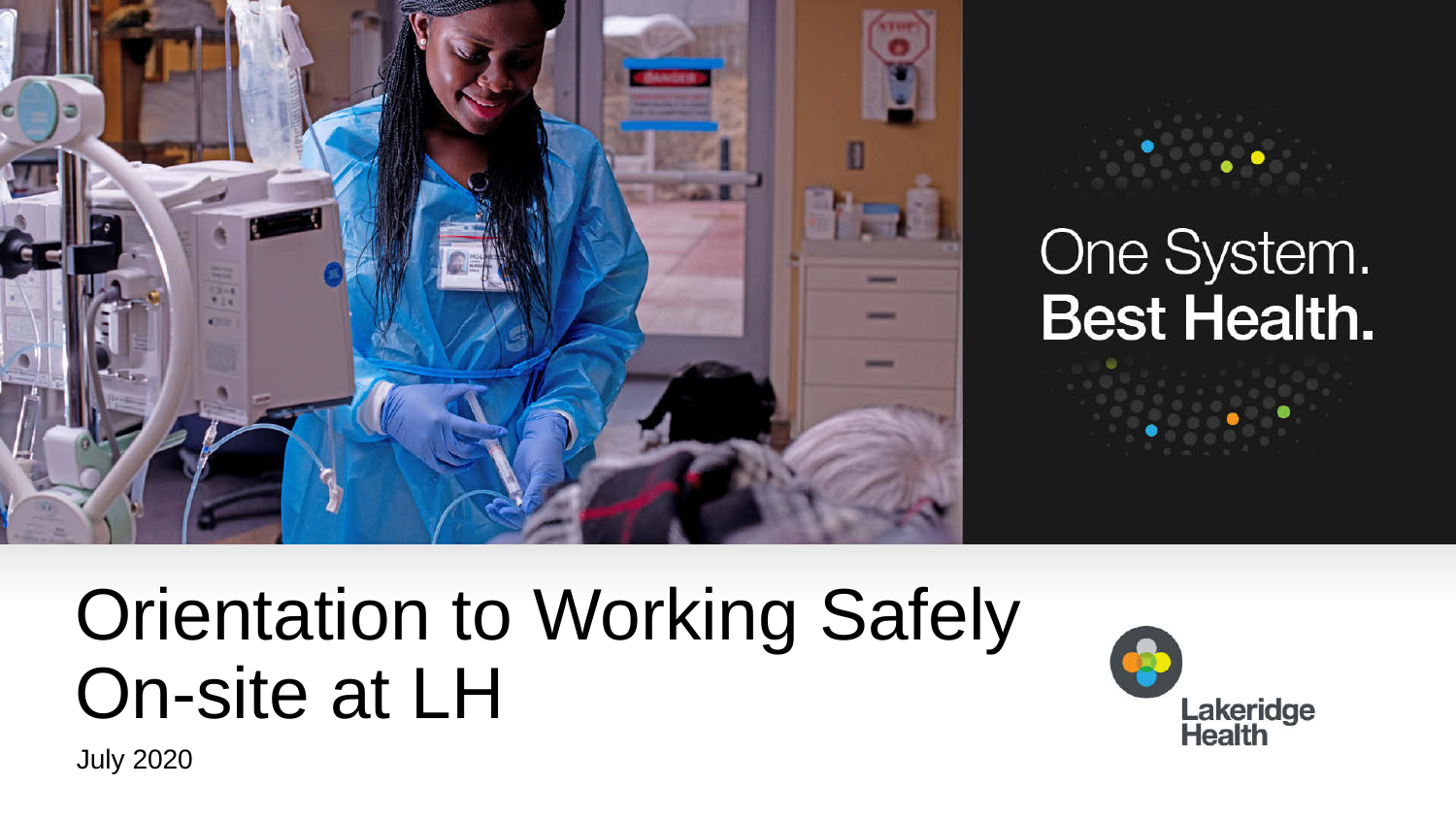## What is our 'new normal'?



### **Screening**

- PPE Masking and Eye Protection
- Staying Vigilant
	- Disinfectant Wipes Guide
	- Safe Scrub Use
	- Break rooms
- Your Well Being
- Visitors/Volunteers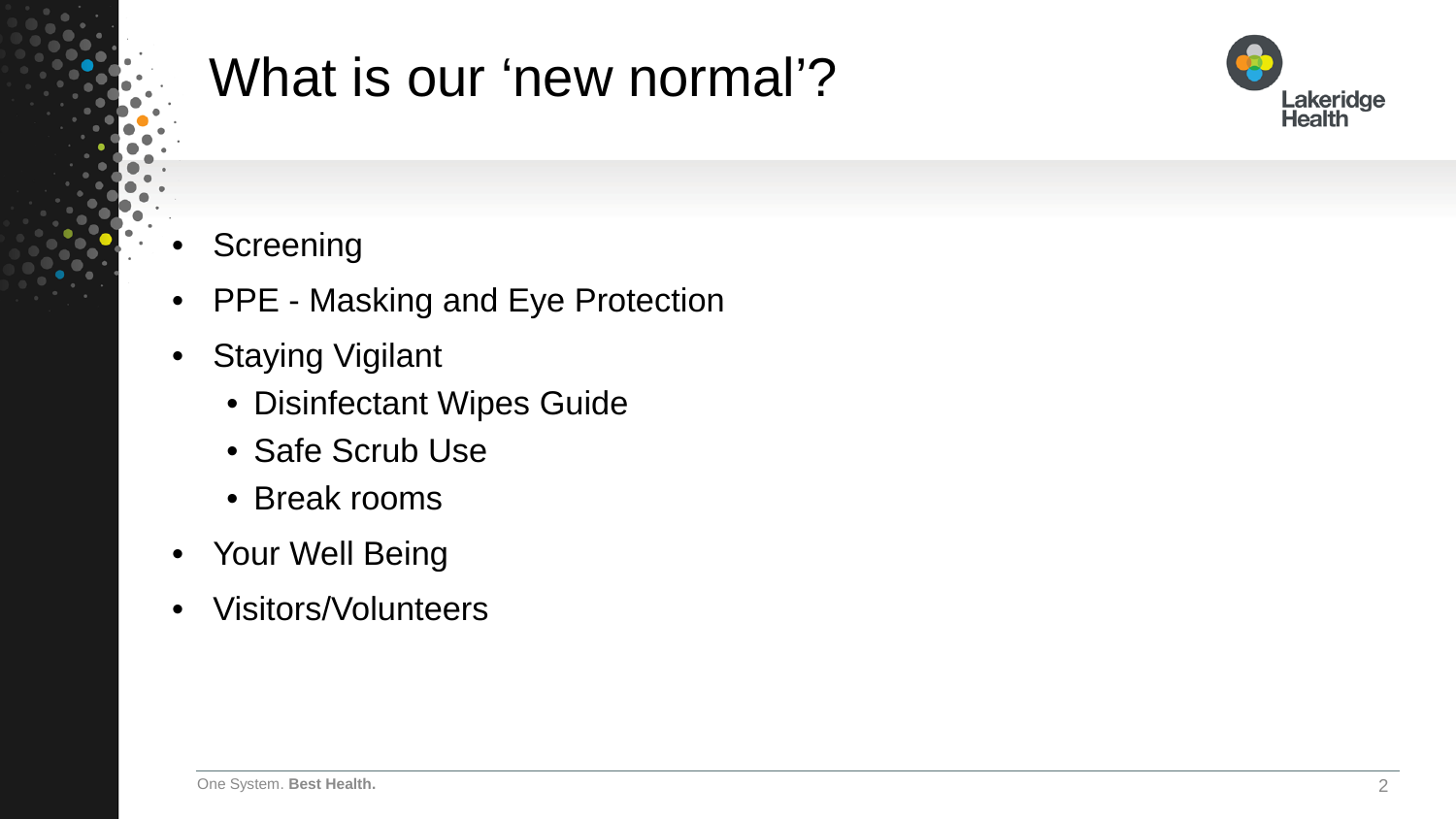## **Screening**



- Screening is mandatory prior to entering any of our sites and screening entrances are to be used at each of the hospital sites.
- Anyone who is unwell will not be allowed to enter the hospital as ultimately this protects everyone.
- If you are developing symptoms of COVID-19 you should remain at home and contact Occupational Health at ohnurses@lh.ca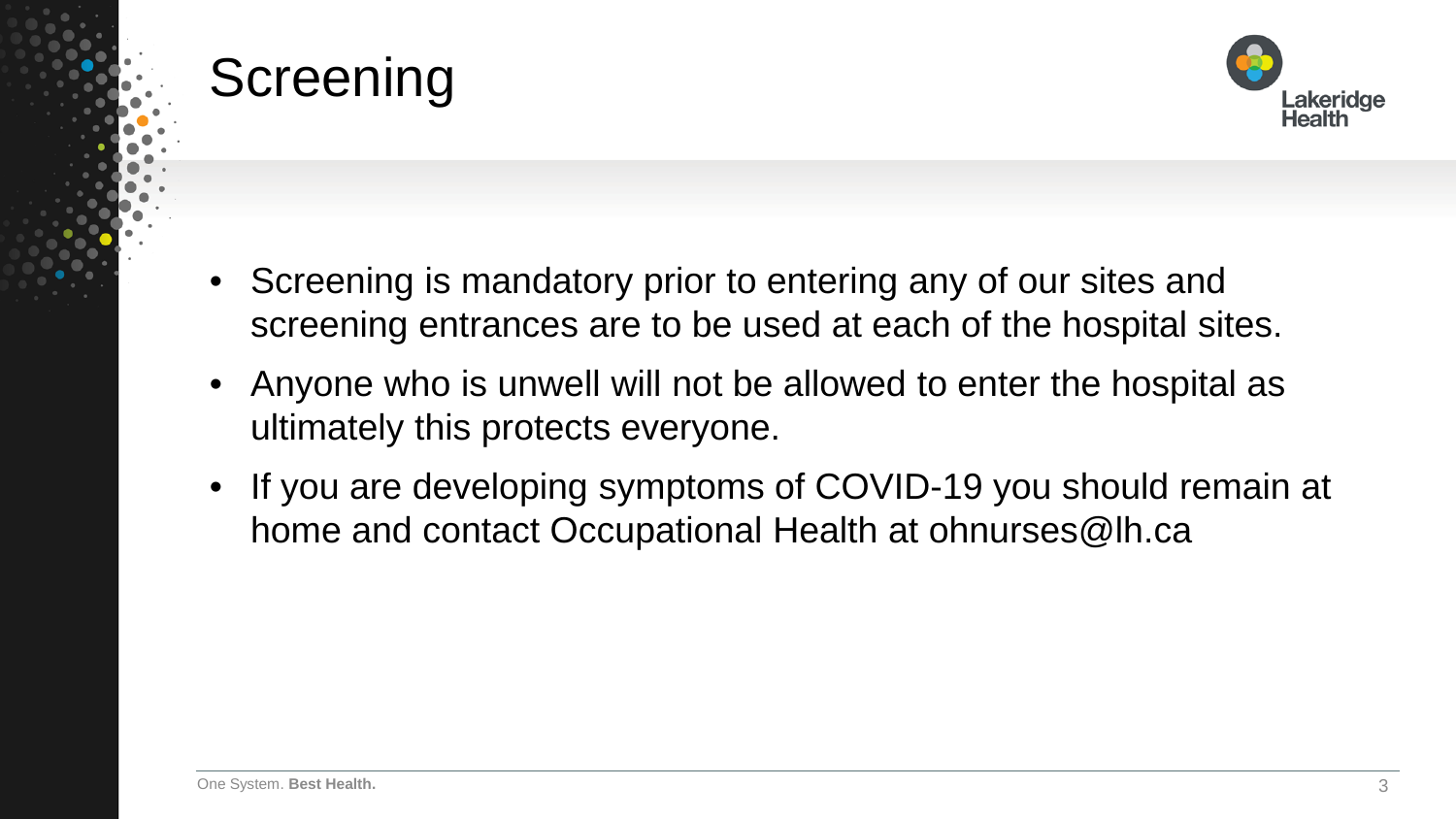## PPE - Masking and Eye Protection



- All Lakeridge Health team members and visitors must wear facemasks or face coverings at all times while at facility/premises.
	- Lakeridge Health team members that are providing direct patient care must wear medical mask & eye protection (Full Face Shield/Goggles/Mask with face shield)
		- While the colour and type of masks given out at screening may vary over time, all masks are approved medical masks.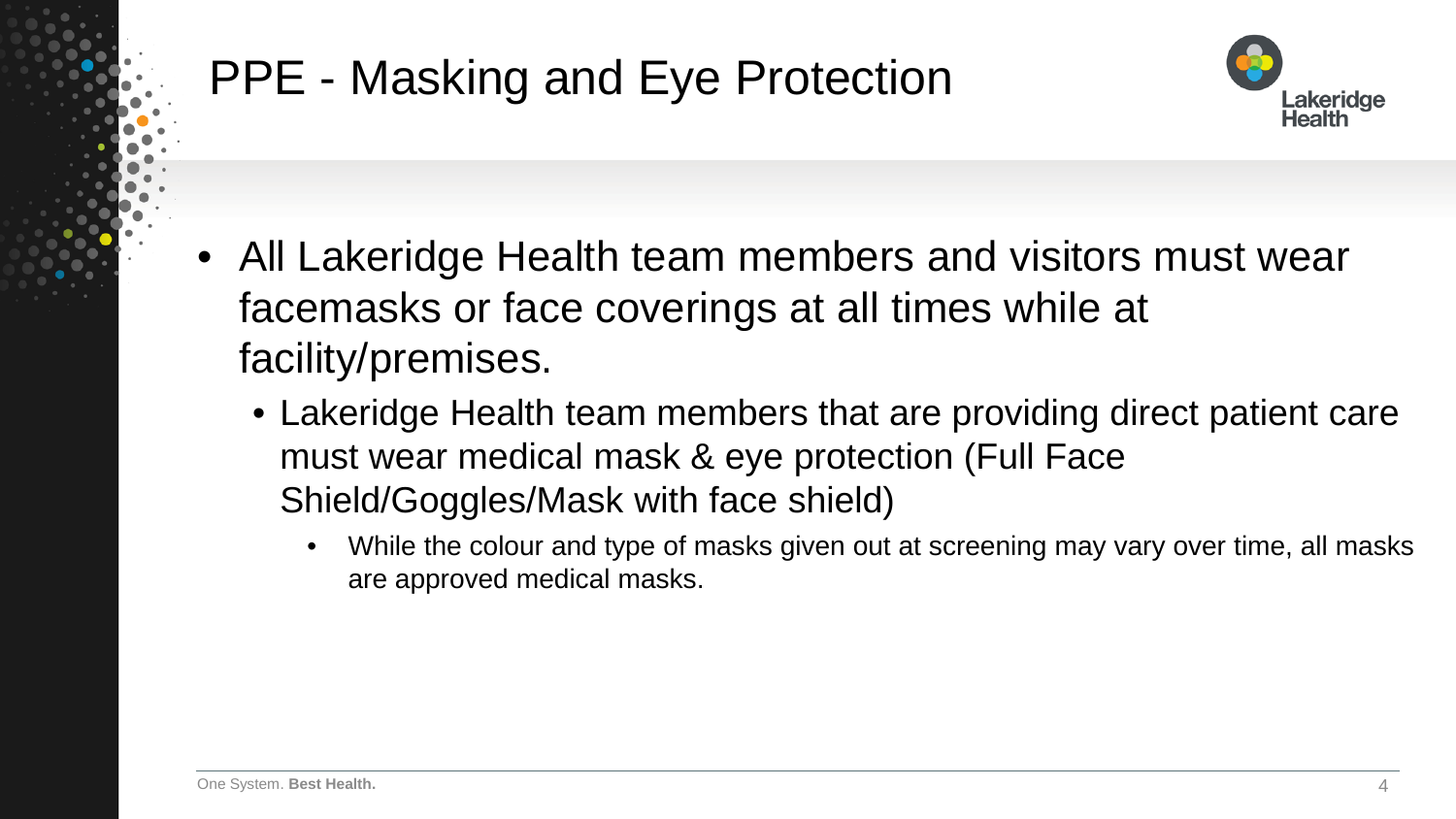## PPE - Masking and Eye Protection



- Shared workspaces: Lakeridge Health team members must wear facemasks or face coverings at all times when in shared workspaces where physical distancing cannot be maintained.
	- Masks must be worn in common areas, i.e. going to the printer, supply areas, exit/entry, parking garages, etc
	- Where distancing can be achieved, team members are still encouraged to wear facemasks or face coverings as much as possible.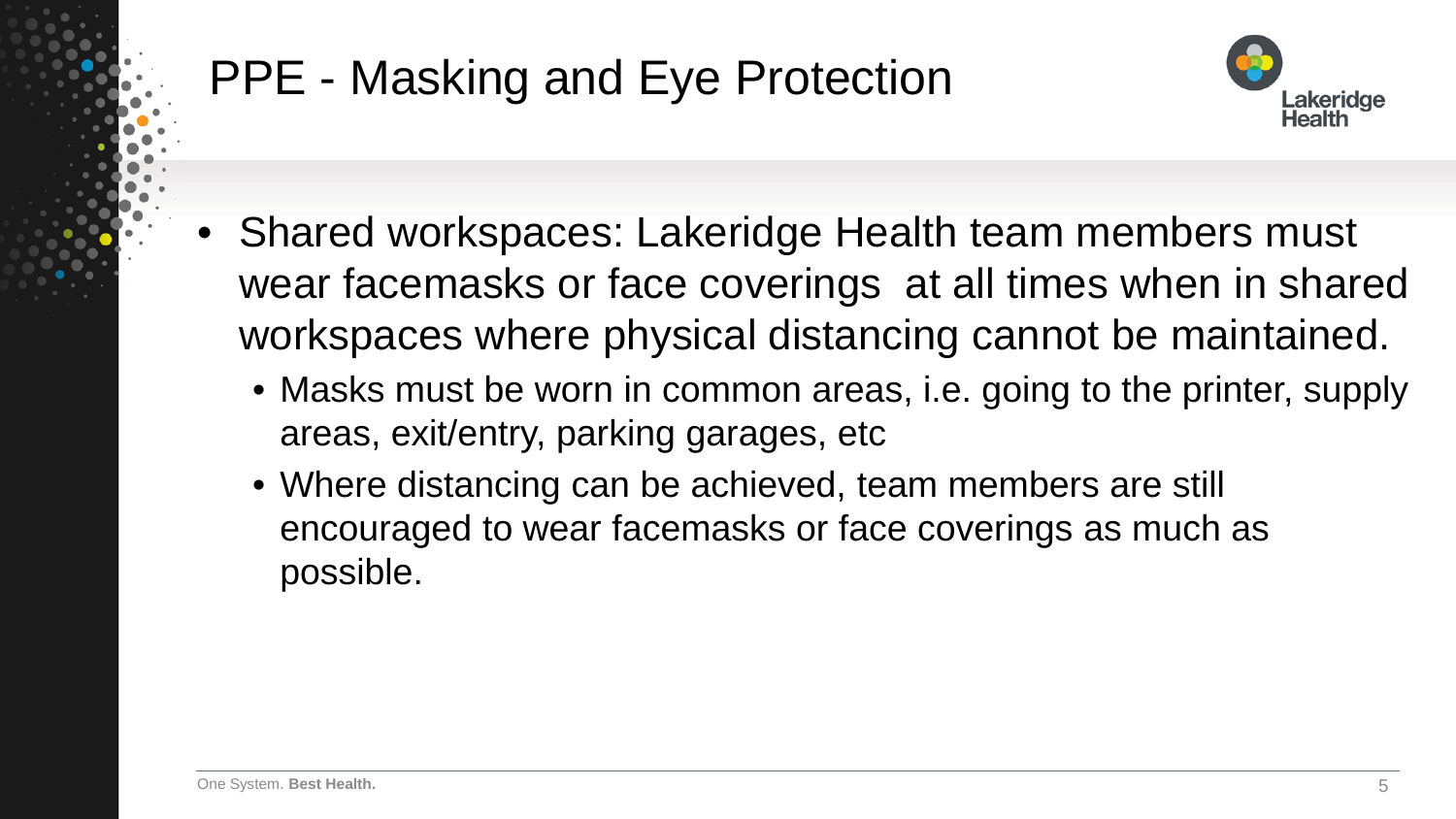

- It is essential to remain vigilant and to do what is necessary to protect ourselves, our families, coworkers and patients.
	- This means continuing to take basic infection control measures at all times:
	- Cleaning your hands often, using soap and water or alcohol-based sanitizer;
	- Maintaining at least two metres from other people;
	- Avoid touching your eyes and mouth;
	- Coughing or sneezing into your bent elbow or tissue;
	- Staying home if you feel unwell.

We thank team members for exemplifying these practices. Keep going!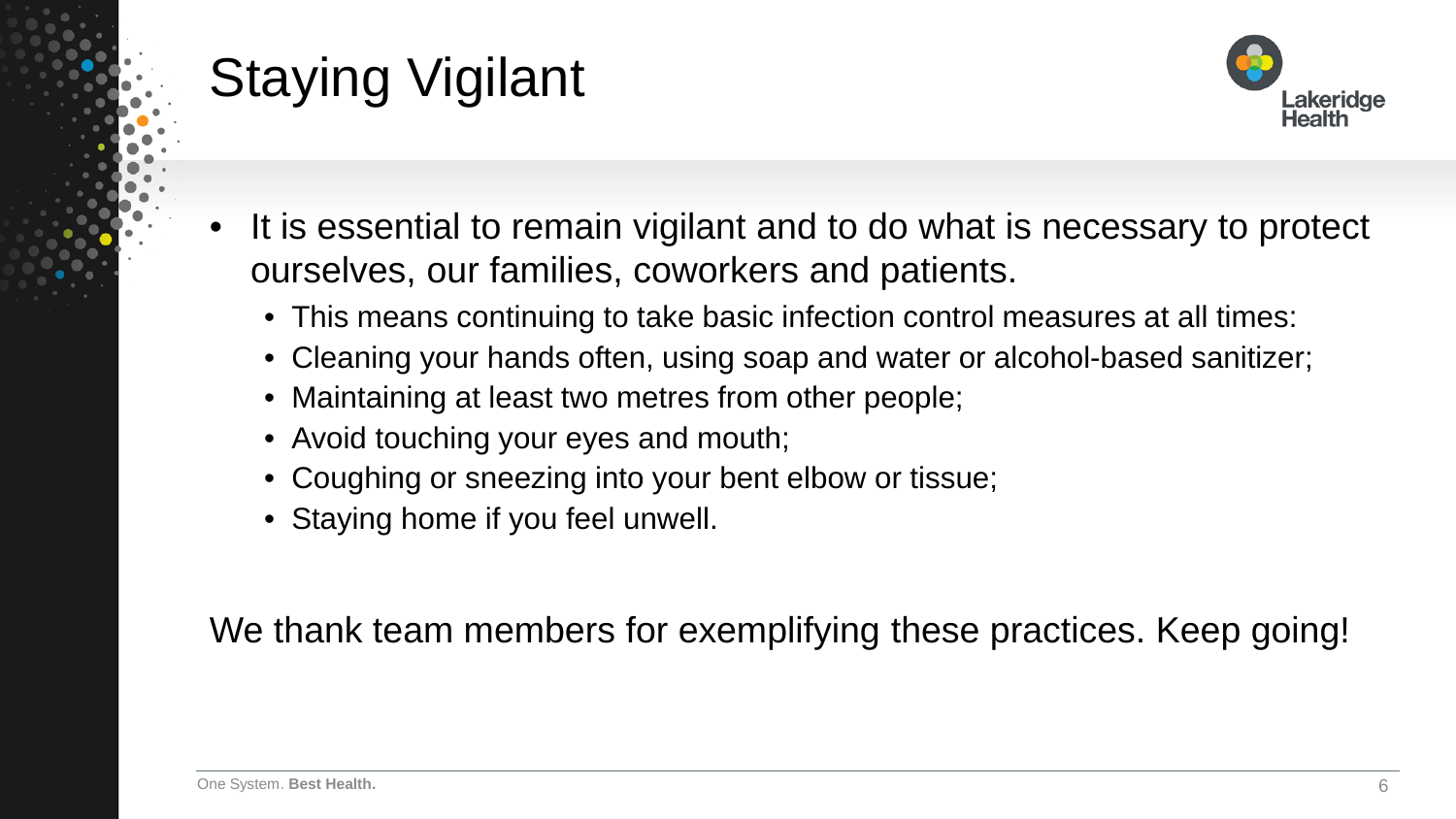

7

### **Disinfectant** Wipes Guide

- As Lakeridge Health continues to ensure a supply of safe and effective disinfectant wipes, team members may notice a number of different wipes available for use.
- Please note the Required Contact time.



#### **Disinfectant Wipes Guide**

As Lakeridge Health continues to ensure a supply of safe and effective disinfectant wipes, team members may notice a number of different wipes available for use.

#### Below is some guidance about the different types of disinfectant wipes:

| <b>Clorox</b>                                                                                                                                                                                                                                                                                                                                            | <b>Oxivir Tb</b>                                                                                                | Accel    | <b>OPTIM</b>                                             | <b>PREempt</b>                                                                    | <b>CaviWipes</b>                                                                 | Lysol                                                                                    |
|----------------------------------------------------------------------------------------------------------------------------------------------------------------------------------------------------------------------------------------------------------------------------------------------------------------------------------------------------------|-----------------------------------------------------------------------------------------------------------------|----------|----------------------------------------------------------|-----------------------------------------------------------------------------------|----------------------------------------------------------------------------------|------------------------------------------------------------------------------------------|
| <b>GIFTE</b><br><b>BLALT HEARD</b><br>of Greenwich I With<br><b>TWEE</b> DO THE OFF<br><b><i>Company is considered by the company of the company of the company of the company of the company of the company of the company of the company of the company of the company of the company of the company of the company of </i></b><br><b>SCHULLER TOP</b> | were There                                                                                                      | υ        | Teriace Cieanor I<br><b><i>Infiglie Legal Dachte</i></b> | <b>PREemp</b><br><b>VUISIN</b>                                                    | <b>NEW Wipes</b>                                                                 |                                                                                          |
| <b>Required Contact Time</b>                                                                                                                                                                                                                                                                                                                             |                                                                                                                 |          |                                                          |                                                                                   |                                                                                  |                                                                                          |
| 1-minute                                                                                                                                                                                                                                                                                                                                                 | 1-minute                                                                                                        | 1-minute | 1-minute                                                 | 3-minutes                                                                         | 2-minutes                                                                        | 10-minutes*                                                                              |
| Use for difficult-<br>to-kill viruses<br>and bacteria<br>(i.e. C. diff).<br>Avoid using to<br>clean PPE, if<br>possible.                                                                                                                                                                                                                                 | Oxivir Tb, Accel, and OPTIM wipes are<br>interchangeable and effective at killing<br>most viruses and bacteria. |          |                                                          | Alternative<br>to Oxivir or<br>Accel.<br>Note: longer<br>contact time<br>required | <b>Reserved for</b><br>specific<br>applications<br>(e.g. sensitive<br>equipment) | *Not for Clinical<br>Applications.<br>Suitable for<br>offices or similar<br>environments |

Note: Use of different wipes on the same surfaces may result in mild odours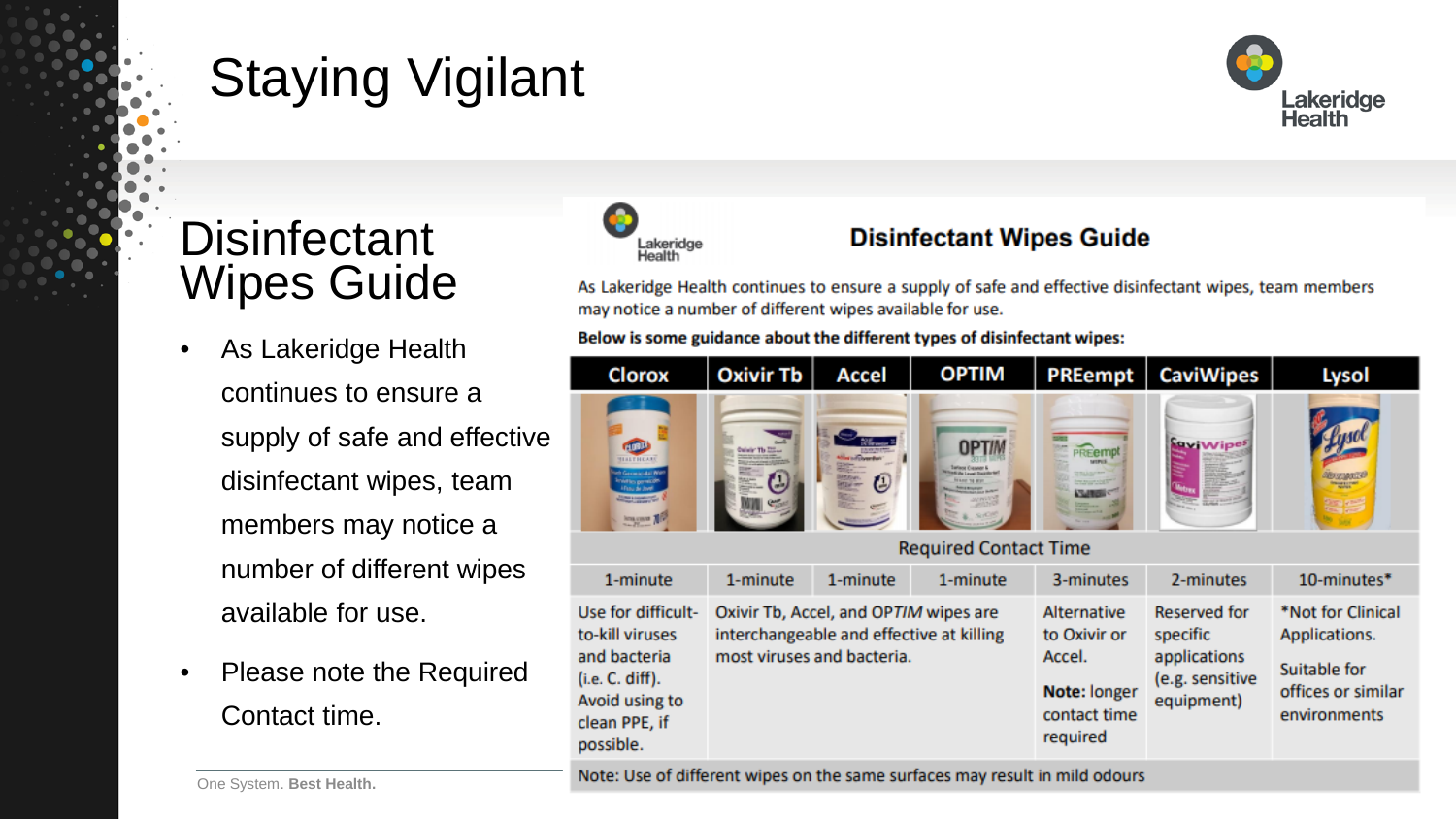

## Safe Scrub Use

- Change into and out of uniforms at work and do not wear them when travelling
	- Use Personal Protective Equipment (PPE) over your scrubs, as instructed, for the isolation type of your patient
	- Street clothes can be stored in plastic bag during your shift
	- When transporting worn scrubs home, do so in a disposable plastic bag
- Best Practices with Domestic Wash and Dry
	- When handling linen you can maintain cleanliness of your hands by performing hand hygiene.
	- **Washer**:
		- Launder uniforms separately from other household laundry/linen
		- Use the maximum temperature the fabric can tolerate, according to the label
	- **Dryer.** 
		- Dry in a hot dryer until completely dry.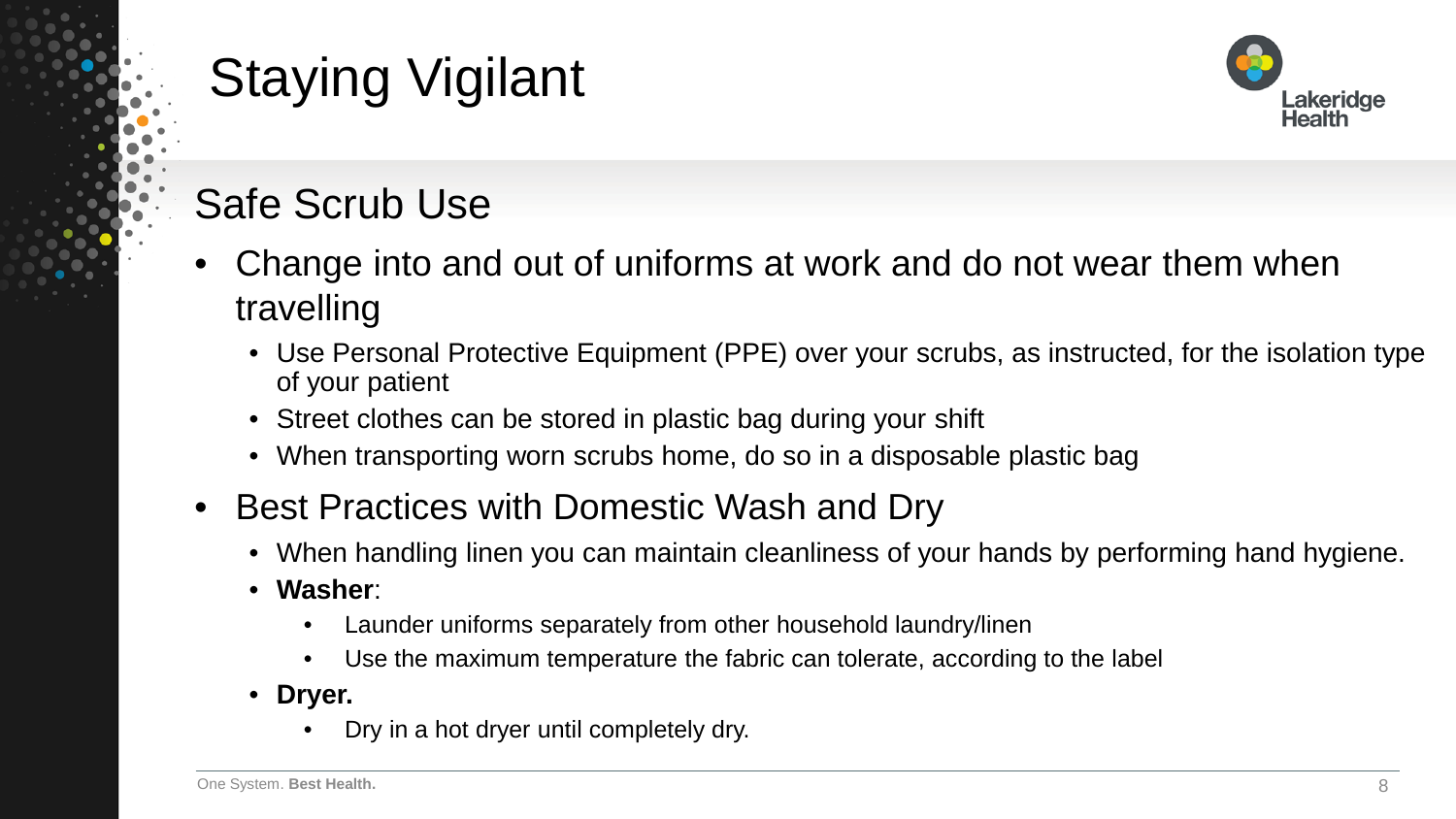

## Break rooms

- Masks may be removed when eating and drinking
- Protect your personal space and respect physical distancing, especially when masks are removed
- Hydration stations will be implemented if not able to maintain a 2m or 6ft distance.
- Mask may be stored and reused after meals / breaks. Please ask preceptor
- Safe Eating Spaces are available at each site.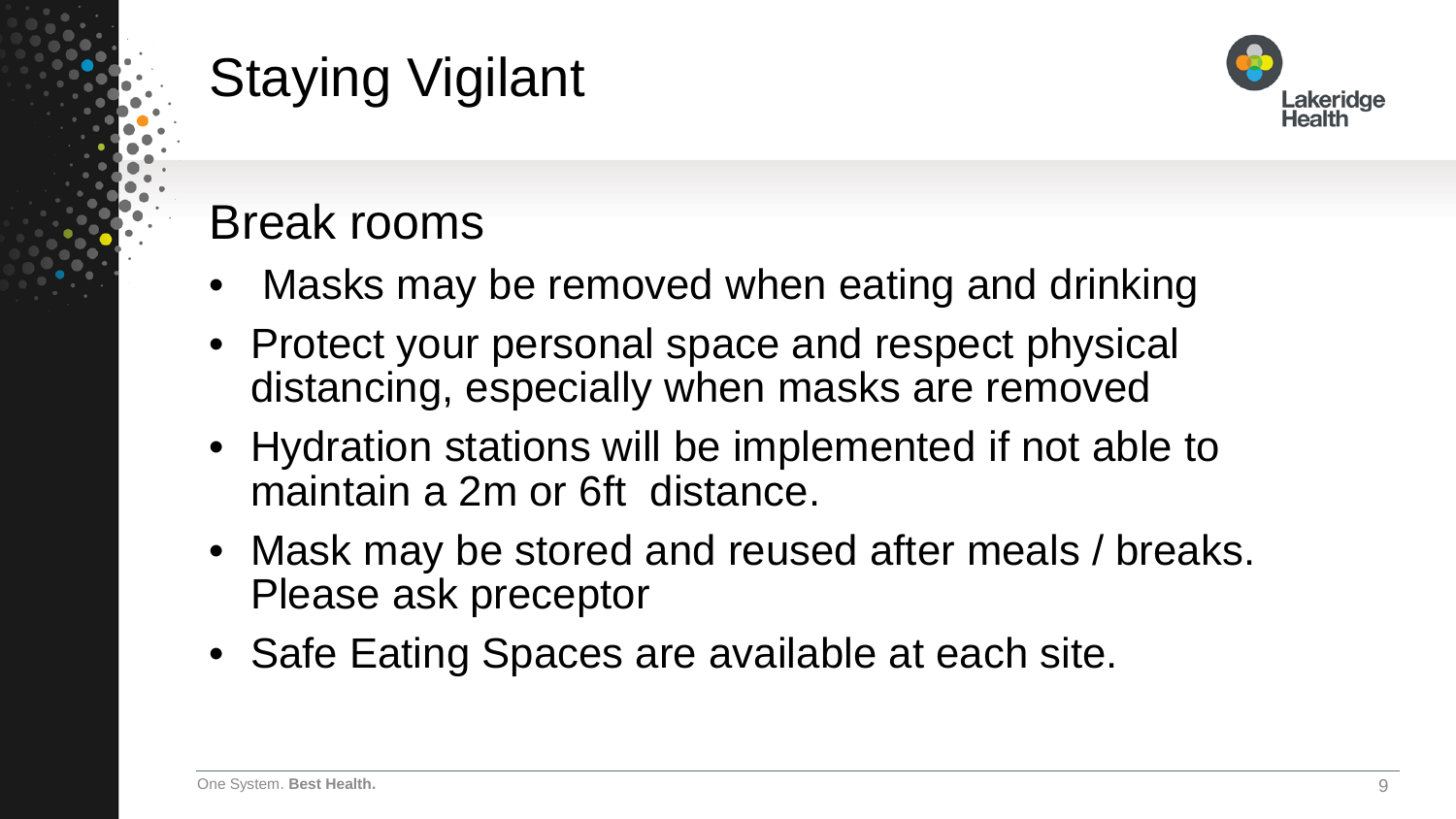## Your Well-Being



### How am I Doing?

Working in a health care setting, there is often no time to stop and think about your own mental health.

How long What has have I been Am I doing I need help! changed? feeling this  $OK?$ way? **Check In With Yourself Green: Healthy Yellow: Reacting Red: III Orange: Injured** Get good sleep and eat well  $\vee$  Use simple coping tools:  $\vee$  Time to get  $\vee$  Get help now walk, talk to friends, music professional help  $\checkmark$  Seek support from others  $\vee$  Call a crisis line  $\vee$  Limit news and media

Please reach out to your program/school's wellness support services if needed.

#### Use this quick tool to ask yourself "How am I doing?"

It will help you notice and be able talk about changes in yourself, a co-worker, family member or friend.

You may notice:

- physical changes
- changes in how you think, feel and act
- changes in substance use

#### How can I use it?

- $\blacktriangleright$  Take a minute to see where you are on the colour continuum? Do this daily.
- ← Text or call a friend or family member and use the colours to talk about how you are feeling, coping or reacting in the moment.
- Do a "colour" check-in at team meetings or as a conversation opener with staff.

#### Access the Continuum Self-Check Tool



theworkingmind.ca/continuum-self-check



One System. **Best Health.**

These changes may be normal reactions to the stress due to COVID-19.